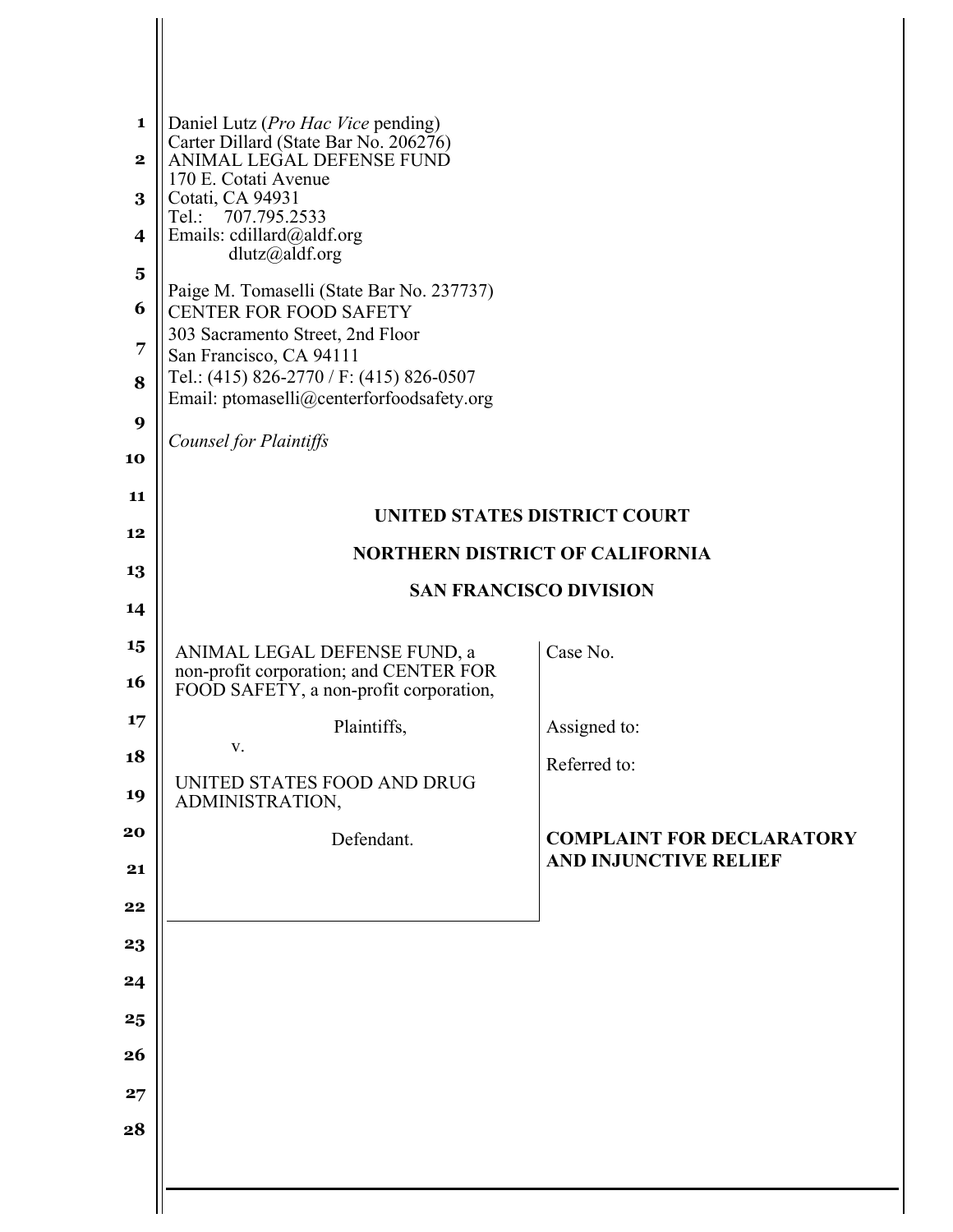| 1                       | <b>PRELIMINARY STATEMENT</b>                                                                     |
|-------------------------|--------------------------------------------------------------------------------------------------|
| $\mathbf 2$             | The Animal Legal Defense Fund ("ALDF") and Center for Food Safety ("CFS")<br>1.                  |
| $\bf{3}$                | bring this action for injunctive and declaratory relief under the Freedom of Information Act     |
| $\overline{\mathbf{4}}$ | ("FOIA"), 5 U.S.C. § 552, to compel the United States Food and Drug Administration ("FDA")       |
| $\overline{\mathbf{5}}$ | to cure the inadequate release and improper withholding of requested records.                    |
| 6                       | In August 2012, ALDF requested FDA records related to the psychological,<br>2.                   |
| $\overline{7}$          | physiological, and behavioral effects of the animal drug ractopamine on humans and               |
| 8                       | non-human animals. During the eight-month period following ALDF's request, FDA offered           |
| 9                       | repeated promises of forthcoming documents yet provided no estimated decision dates and has      |
| 10                      | ultimately produced nothing.                                                                     |
| 11                      | In March 2013, ALDF filed an administrative appeal of FDA's non-production<br>3 <sub>1</sub>     |
| 12                      | of documents, and after lengthy delay, FDA produced a meager amount of records - less than       |
| 13                      | one half of one percent of the responsive documents the agency says it has collected – that were |
| 14                      | the exact same compilation of records produced for a reporter in 2011.                           |
| 15                      | One month after its inadequate response to ALDF's administrative appeal, FDA<br>4.               |
| 16                      | told ALDF that the agency is "in the process of securing additional staff to address the many    |
| 17                      | requests in our backlog, including [ALDF's] request," indicating further agency delay.           |
| 18                      | ALDF is entitled to prompt release of records, and the Court should grant<br>5.                  |
| 19                      | injunctive and declaratory relief accordingly.                                                   |
| 20                      | 6.<br>In February 2013, CFS requested FDA records related to the environmental,                  |
| 21                      | human, and animal health effects of ractopamine. In the eight months since CFS submitted its     |
| 22                      | request, CFS has received responses from three divisions within FDA, but an additional division  |
| 23                      | with responsive records has offered repeated promises of forthcoming documents, yet provided     |
| 24                      | no estimated decision date and has ultimately produced nothing.                                  |
| 25                      | In March and April 2013, CFS filed administrative appeals as to two divisions'<br>7.             |
| 26                      | responses. To date, CFS has not received any responses to its appeals.                           |
| 27                      | 8.<br>CFS is entitled to prompt release of records, and the Court should grant                   |
| 28                      | injunctive and declaratory relief accordingly.                                                   |
|                         | $-1-$                                                                                            |

**COMPLAINT FOR DECLARATORY AND INJUNCTIVE RELIEF**

 $\frac{1}{2}$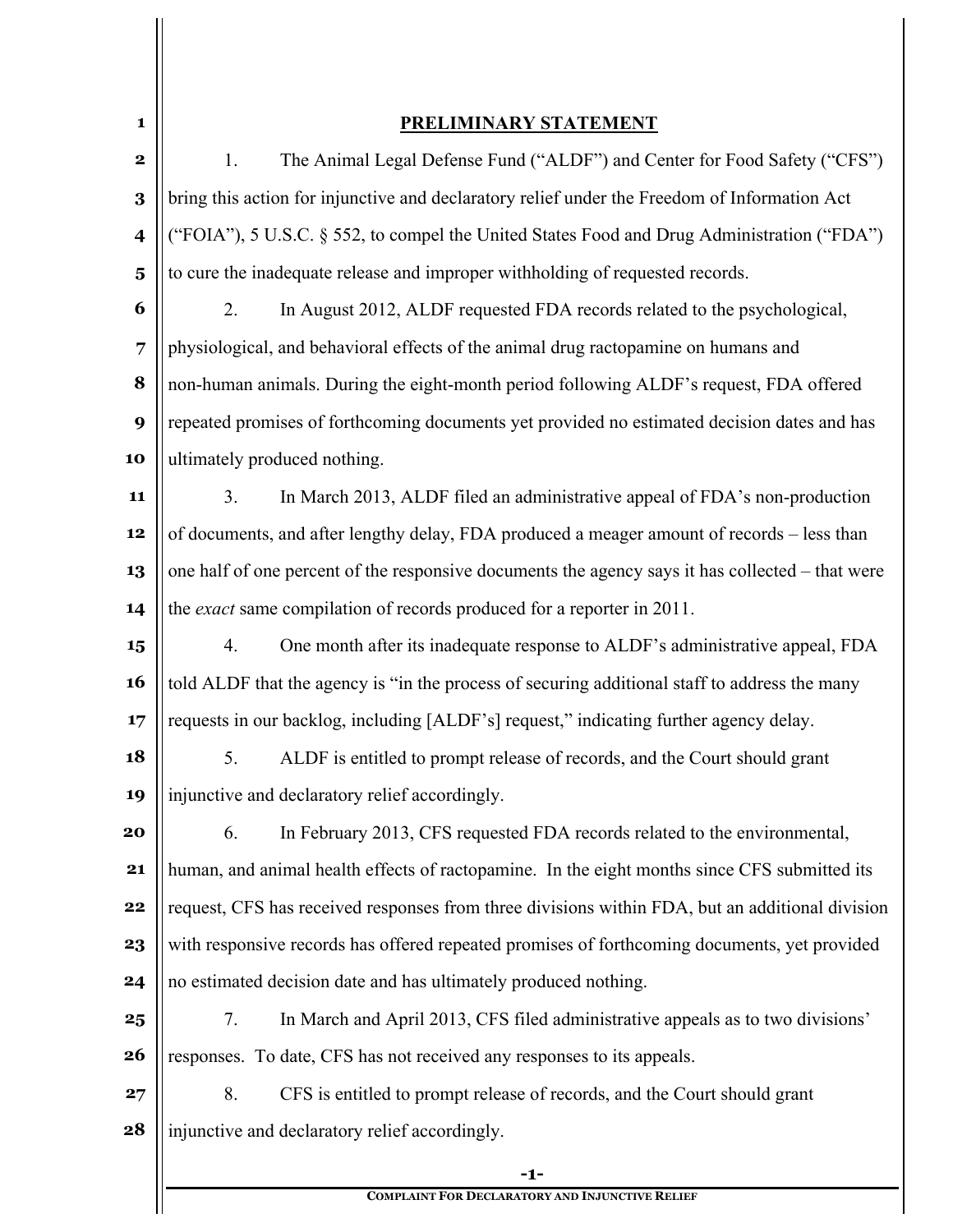| 1                       | <b>PARTIES</b>                                                                                    |
|-------------------------|---------------------------------------------------------------------------------------------------|
| $\bf{2}$                | Plaintiff ANIMAL LEGAL DEFENSE FUND is a national non-profit<br>9.                                |
| 3                       | organization of attorneys and more than 110,000 members and supporters incorporated in            |
| $\overline{\mathbf{4}}$ | California and headquartered in Sonoma County. ALDF has a mission of working within the           |
| $5\phantom{.0}$         | legal system to protect the lives and advance the interests of animals, including animals used in |
| 6                       | food production. ALDF regularly seeks and uses public records to support its mission.             |
| 7                       | Plaintiff CENTER FOR FOOD SAFETY is a national non-profit organization<br>10.                     |
| 8                       | incorporated in Washington, D.C., with offices in Washington, D.C.; Portland, Oregon; and San     |
| 9                       | Francisco, California. CFS has nearly 300,000 members who reside in every state across the        |
| 10                      | country. A cornerstone of CFS's mission is to inform, educate, and counsel its members and        |
| 11                      | the public on the harm done to human health, animal welfare, and the environment by industrial    |
| 12                      | agriculture, including the use of beta-antagonist drugs such as ractopamine in food animal        |
| 13                      | production. To support its mission, CFS regularly seeks, uses, and distributes public records.    |
| 14                      | Defendant UNITED STATES FOOD AND DRUG ADMINISTRATION is a<br>11.                                  |
| 15                      | federal agency within the United States Department of Health and Human Services. FDA              |
| 16                      | qualifies as an agency under 5 U.S.C. § 552(f) and must comply with FOIA requests. FDA is         |
| 17                      | headquartered in Silver Spring, Maryland.                                                         |
| 18                      | <b>JURISDICTION</b>                                                                               |
| 19                      | This Court has subject-matter jurisdiction over the action because it arises under<br>12.         |
| 20                      | a federal statute and a United States agency is the defendant. 5 U.S.C. $\S$ 552(a)(4)(B);        |
| 21                      | 28 U.S.C. §§ 1331, 1346.                                                                          |
| 22                      | This Court has personal jurisdiction over the parties, and venue in this Court is<br>13.          |
| 23                      | proper, because Plaintiff ALDF is headquartered and has a principal place of business in          |
| 24                      | Sonoma County, in the Northern District of California. 5 U.S.C. § 552(a)(4)(B); 28 U.S.C.         |
| 25                      | § 1391(e).                                                                                        |
| 26                      | This Court has the authority to award costs and attorneys' fees under 28 U.S.C.<br>14.            |
| 27                      | § 2414 and 5 U.S.C. § 552(a)(4)(E).                                                               |
| 28                      | <b>INTRADISTRICT ASSIGNMENT</b>                                                                   |
|                         | -2-                                                                                               |
|                         | <b>COMPLAINT FOR DECLARATORY AND INJUNCTIVE RELIEF</b>                                            |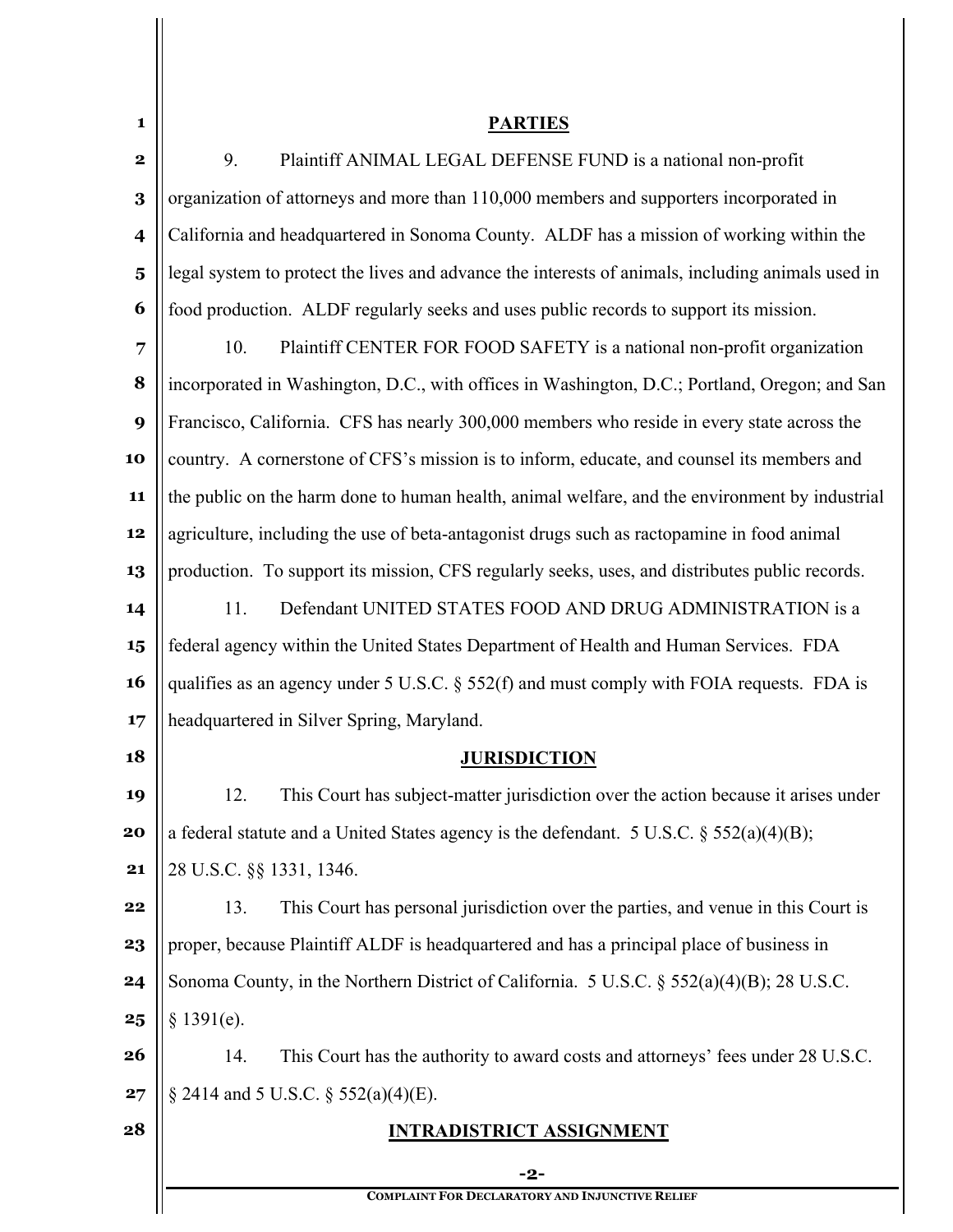| $\mathbf{1}$            | Assignment to the San Francisco Division is appropriate because ALDF made its<br>15.              |  |
|-------------------------|---------------------------------------------------------------------------------------------------|--|
| $\mathbf 2$             | FOIA request and received the inadequate FDA records at ALDF headquarters in Sonoma               |  |
| 3                       | County, California. CFS made its FOIA request from its office in San Francisco, California. A     |  |
| $\overline{\mathbf{4}}$ | substantial part of the events giving rise to this action took place in Sonoma and San Francisco  |  |
| $\overline{\mathbf{5}}$ | Counties. See Civil L.R. 3-2(c), (d).                                                             |  |
| 6                       | <b>LEGAL FRAMEWORK</b>                                                                            |  |
| 7                       | <b>Freedom of Information Act</b>                                                                 |  |
| 8                       | 16.<br>The Freedom of Information Act ("FOIA") promotes open government by                        |  |
| 9                       | providing every person with a right to request and receive federal agency records. 5 U.S.C.       |  |
| 10                      | $\S$ 552(a)(3)(A), (f).                                                                           |  |
| 11                      | Agencies may promulgate rules stating the time, place, fees, and procedures to<br>17.             |  |
| 12                      | be followed in making FOIA requests. 5 U.S.C. $\S$ 552(a)(3)(A). FOIA procedures for FDA are      |  |
| 13                      | codified at 21 C.F.R. §§ 20.1–20.120 (1999). Coextensive FOIA procedures for the Department       |  |
| 14                      | of Health and Human Services, of which FDA is a subdivision, are codified at                      |  |
| 15                      | 45 C.F.R. §§ 5.1–5.69 (1997).                                                                     |  |
| <b>16</b>               | In furtherance of its design to encourage open government, FOIA imposes strict<br>18.             |  |
| 17                      | deadlines on agencies to provide responsive documents to FOIA requests. 5 U.S.C.                  |  |
| 18                      | $§$ 552(a)(6)(A).                                                                                 |  |
| 19                      | An agency must comply with a FOIA request by issuing a determination within<br>19.                |  |
| 20                      | twenty days after receipt of the request. An agency must immediately notify the requester of      |  |
| 21                      | the determination and the reasons for it, and of the right of such person to appeal an adverse    |  |
| 22                      | determination. 5 U.S.C. $\S$ 552(a)(6)(A)(i).                                                     |  |
| 23                      | 20.<br>The agency has twenty days to make a determination with respect to any appeal.             |  |
| 24                      | 5 U.S.C. $\S$ 552(a)(6)(A)(ii).                                                                   |  |
| 25                      | When an agency adopts a FOIA-processing system that creates a net effect of<br>21.                |  |
| 26                      | significantly impairing the requester's ability to obtain records or significantly increasing the |  |
| 27                      | amount of waiting time to obtain records, the agency's actions constitute improper withholding.   |  |
| 28                      | See McGehee v. CIA, 697 F.2d 1095, 1110 (D.C. Cir. 1983). Courts have held that an                |  |
|                         | -3-                                                                                               |  |
|                         | <b>COMPLAINT FOR DECLARATORY AND INJUNCTIVE RELIEF</b>                                            |  |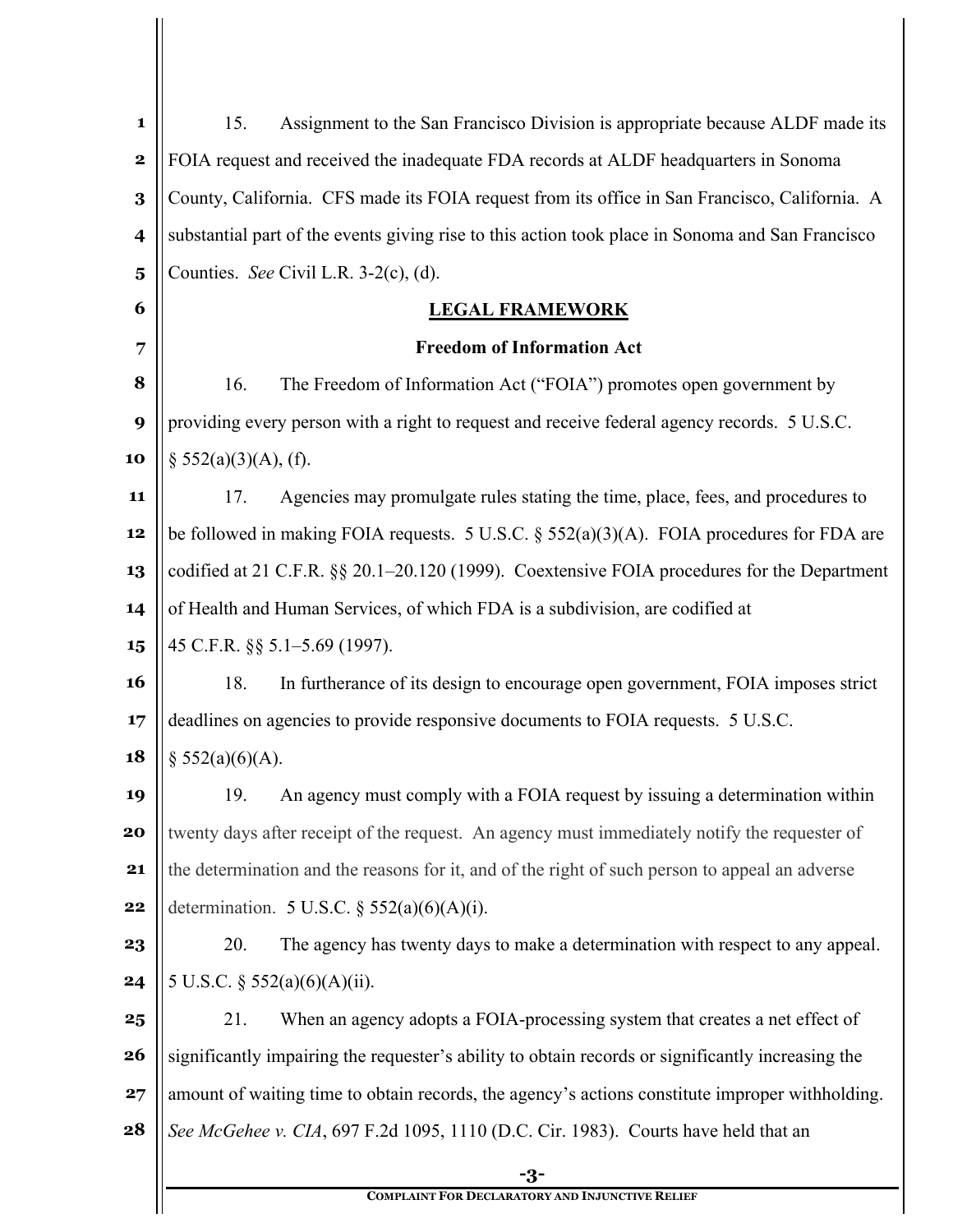**-4- 1 2 3 4 5 6 7 8 9 10 11 12 13 14 15 16 17 18 19 20 21 22 23 24 25 26 27 28** eight-month delay following a request with "[no] further information regarding the timeline for processing [the request] . . . . cannot be described as a model of due diligence." *Gov't Accountability Proj. v. U.S. Dep't of Health & Human Servs.*, 568 F. Supp. 2d 55, 64 (D.D.C. 2008). Failing to provide an estimated decision date can itself be a violation of FOIA. 5 U.S.C. § 552(a)(7)(B)(ii); *Muttitt v. U.S. Cent. Command*, 813 F. Supp. 2d 221, 230-231 (D.D.C. 2011). 22. An agency's failure to comply with any timing requirements is deemed constructive denial and satisfies the requester's requirement to exhaust administrative remedies. 5 U.S.C. § 552(a)(6)(C)(i). 23. Upon filing an administrative appeal, a requester satisfies the requirement of securing full administrative review before filing a lawsuit because "there [are] no further steps [the requester] could have taken in the administrative process." *See Kenney v. U.S. Dep't of Justice*, 700 F. Supp. 2d 111, 116-17 (D.D.C. 2010). 24. A FOIA requester who exhausts administrative remedies may petition the court for injunctive and declaratory relief from the agency's continued withholding of public records. 5 U.S.C. § 552(a)(4)(B); *e.g., Oregon Natural Desert Ass'n v. Locke*, 572 F.3d 610, 612-14 (9th Cir. 2009). 25. In addition, "it is well established that administrative exhaustion is not required where it would be futile because of certainty of an adverse decision." *Armstrong v. Bush*, 807 F. Supp. 816, 819 (D.D.C. 1992). **Federal Food, Drug, and Cosmetic Act** 26. The Federal Food, Drug, and Cosmetic Act ("FFDCA") and its accompanying regulations govern the use of all new animal drugs. *See* 21 U.S.C. § 360b (2008). The purpose of the FFDCA is to protect consumer and animal health and safety. 27. The FFDCA requires the agency to refuse approval of an application for a new animal drug if there are no "adequate tests by all methods reasonably applicable to show whether nor not such drug is safe for use" or "the results of such tests show that such drug is unsafe for use." 21 U.S.C.  $\frac{2560b(d)(1)(A)-B}{B}$ .

**COMPLAINT FOR DECLARATORY AND INJUNCTIVE RELIEF**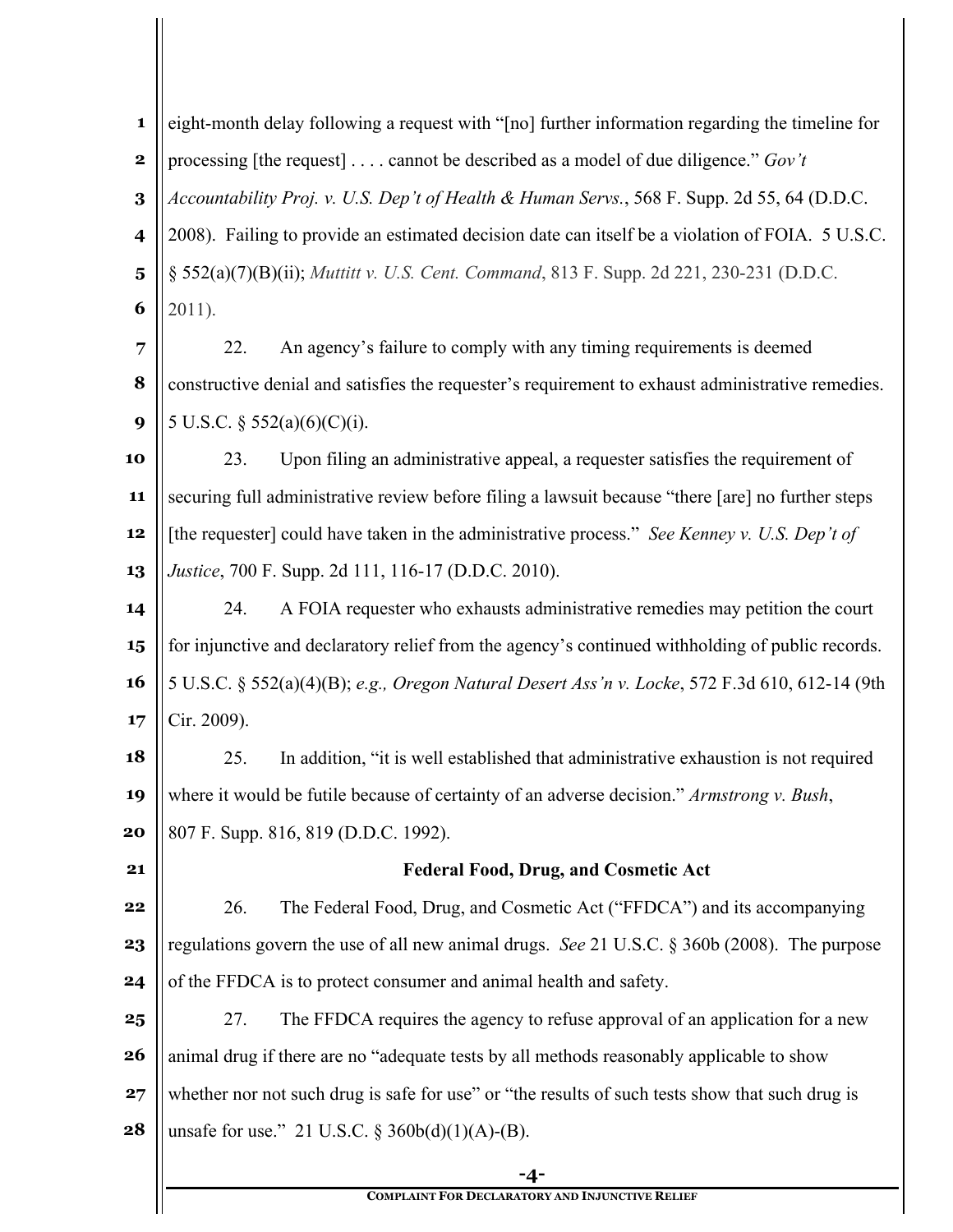| 1                       | In an application for agency approval of a new animal drug, a person must<br>28.                   |
|-------------------------|----------------------------------------------------------------------------------------------------|
| $\mathbf 2$             | submit a significant number of records to FDA, including, inter alia, "full reports of             |
| 3                       | investigations which have been made to show whether or not such drug is safe and effective for     |
| $\overline{\mathbf{4}}$ | use"; "a description of practicable methods for determining the quantity, if any, of such drug in  |
| $\overline{\mathbf{5}}$ | or on food, and any substance formed in or on food, because of its use"; and "the proposed         |
| 6                       | tolerance or withdrawal period or other use restrictions for such drug if any tolerance or         |
| 7                       | withdrawal period or other use restrictions are required in order to assure that the proposed use  |
| 8                       | of such drug will be safe." <i>Id.</i> § 360b(b)(1)(A), (G), (H).                                  |
| 9                       | 29.<br>The revocation of new animal drug application approvals also turns on "whether              |
| 10                      | such drug is safe for use." In determining whether a new animal drug is safe for use, the agency   |
| 11                      | "shall consider the cumulative effect on man or animal of such drug, taking into account any       |
| 12                      | chemically or pharmacologically related substance." <i>Id.</i> $\S 360b(d)(2)(B)$ .                |
| 13                      | The Center for Veterinary Medicine ("CVM"), as an office within FDA,<br>30.                        |
| 14                      | regulates the manufacture and distribution of food additives and drugs that will be given to       |
| 15                      | animals.                                                                                           |
|                         |                                                                                                    |
| 16                      | <b>FACTS</b>                                                                                       |
| 17                      | FDA's Approvals of Ractopamine and its Applications                                                |
| 18                      | Ractopamine is a beta-agonist drug that induces increased heartbeat, relaxation<br>31.             |
| 19                      | of blood vessels, smooth muscle relaxation, and contraction of cardiac tissue in animals. It is    |
| 20                      | widely used in U.S. meat production, primarily because the drug enhances lean muscle animal        |
| 21                      | growth by inhibiting fat growth, stimulating lipolysis, increasing protein synthesis, and reducing |
| 22                      | protein breakdown in muscle. Ractopamine is linked to significant health problems in animals,      |
| 23                      | such as cardiovascular stress, muscular skeletal tremors, "downer" animals, hoof lesions           |
| 24                      | increased aggression, and hyperactivity.                                                           |
| 25                      | FDA first approved the use of ractopamine as a new animal drug in 2000, for use<br>32.             |
| 26                      | in pigs. See New Animal Drugs for Use in Animal Feeds; Ractopamine Hydrochloride, 65 Fed.          |
| 27                      | Reg. 4111-01 (Jan. 26, 2000).                                                                      |
| 28                      | The agency subsequently approved new applications of ractopamine numerous<br>33.                   |
|                         | -5-<br><b>COMPLAINT FOR DECLARATORY AND INJUNCTIVE RELIEF</b>                                      |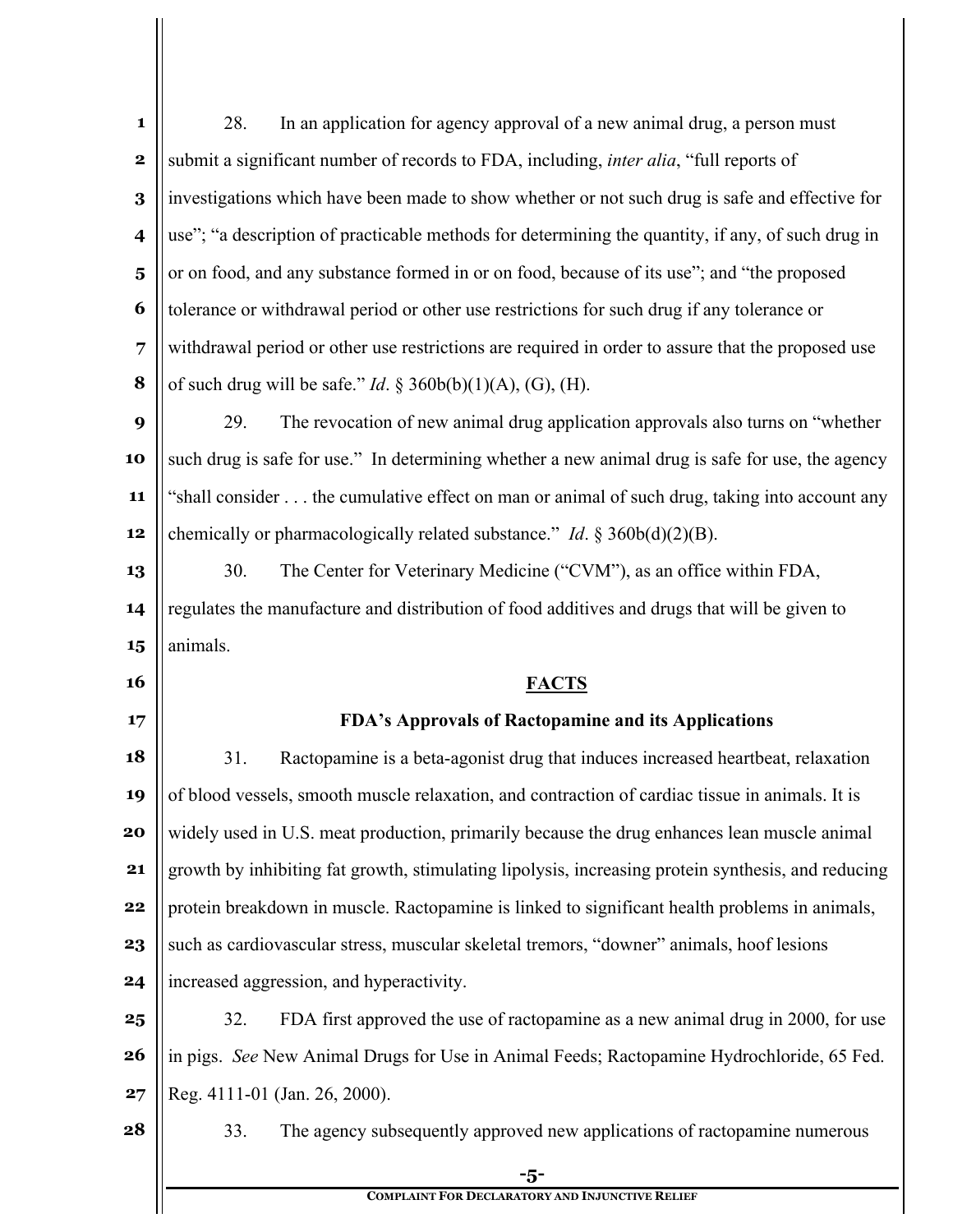| $\mathbf 1$             | times between 2001 and 2010. See, e.g., 66 Fed. Reg. 21283-02 (Apr. 30, 2001) (ractopamine      |  |  |
|-------------------------|-------------------------------------------------------------------------------------------------|--|--|
| $\mathbf 2$             | and tylosin, marketed as "Paylean" for pigs); 67 Fed. Reg. 71820-01 (Dec. 3, 2002)              |  |  |
| $\bf{3}$                | (supplemental drug marketed as "Paylean" and "Tylan" combination for pigs); 68 Fed. Reg.        |  |  |
| $\overline{\mathbf{4}}$ | 54658-02 (Sept. 18, 2003) (ractopamine marketed as "Optaflexx" for cattle); 69 Fed. Reg.        |  |  |
| $\overline{\mathbf{5}}$ | 12067-02 (Mar. 15, 2004) (ractopamine, monensin, and tylosin combinations for cattle);          |  |  |
| 6                       | 71 Fed. Reg. 31073-02 (Jun. 1, 2006) (four-way combination of ractopamine and other drugs       |  |  |
| $\overline{7}$          | for heifers); 73 Fed. Reg. 72714-01 (Dec. 1, 2008) (ractopamine marketed as "Topmax 9" for      |  |  |
| 8                       | turkeys).                                                                                       |  |  |
| 9                       | FDA promulgated a regulation requiring cautionary labeling in 2002. 67 Fed.<br>34.              |  |  |
| 10                      | Reg. 47691-01 (Jul. 22, 2002) ("Pigs fed Paylean are at an increased risk for exhibiting the    |  |  |
| 11                      | downer pig syndrome Pig handling methods to reduce the incidence of downer pigs should          |  |  |
| 12                      | be thoroughly evaluated prior to initiating use of Paylean."). Four years later, the agency     |  |  |
| 13                      | removed its regulation's references to "downer" pigs. 71 Fed. Reg. 67300-01 (Nov. 21, 2006)     |  |  |
| 14                      | (changing language to, "Ractopamine may increase the number of injured and/or fatigued pigs     |  |  |
| 15                      | during marketing.").                                                                            |  |  |
| 16                      | As part of FDA's approval and regulation of new animal drug applications, the<br>35.            |  |  |
| 17                      | agency sets "tolerance levels" for residues remaining in the meat produced by the slaughter of  |  |  |
| 18                      | the drug-fed target animal. See, e.g., $21$ C.F.R. $\S$ 556.570 (2008).                         |  |  |
| 19                      | 36. In July 2012, the United Nations international food standards body Codex                    |  |  |
| 20                      | Alimentarius Commission adopted "maximum residue limits" (i.e., tolerance levels) for           |  |  |
| 21                      | ractopamine. The internationally adopted levels are more stringent than FDA standards.          |  |  |
| 22                      | 37.<br>Many foreign jurisdictions, including the European Union, China, and Russia,             |  |  |
| 23                      | ban the importation of meat that contains any ractopamine residue.                              |  |  |
| 24                      | 38.<br>On August 7, 2013, Tyson, Inc. announced that on September 6, 2013, it would             |  |  |
| 25                      | no longer accept cattle fed the animal drug Zilmax. Like ractopamine, Zilmax is in the class of |  |  |
| 26                      | drugs known as beta-agonists, and has been linked to target animals becoming reluctant to       |  |  |
| 27                      | move, walking gingerly, and showing signs of lameness. The following week, Zilmax               |  |  |
| 28                      | manufacturer Merck Animal Health announced that it would temporarily suspend sales of the       |  |  |
|                         | $-6-$                                                                                           |  |  |
|                         | <b>COMPLAINT FOR DECLARATORY AND INJUNCTIVE RELIEF</b>                                          |  |  |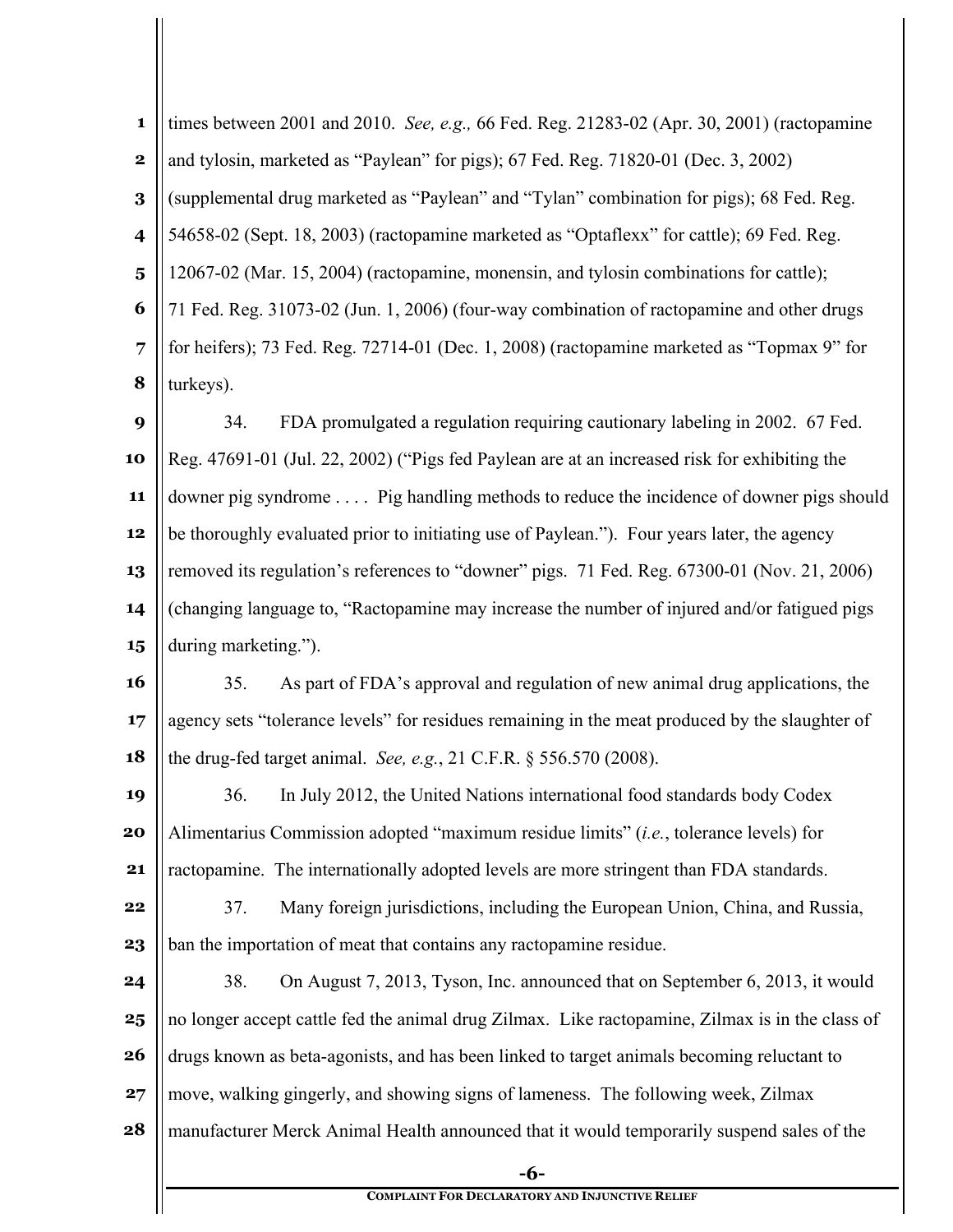| $\mathbf 1$             | drug, stating that the suspension "will allow sufficient time for the establishment of valid study |  |  |
|-------------------------|----------------------------------------------------------------------------------------------------|--|--|
| $\mathbf 2$             | protocols, identification of feeders and packers to participate in the audit, and creation of a    |  |  |
| 3                       | third-party team to oversee this process and validate its results."                                |  |  |
| $\overline{\mathbf{4}}$ | The ALDF FOIA Records Request to FDA                                                               |  |  |
| $\overline{\mathbf{5}}$ | 39.<br>ALDF requested records from FDA on August 31, 2012, seeking information                     |  |  |
| 6                       | related to the animal drug ractopamine. The request specifically asked for:                        |  |  |
| 7                       | All Food and Drug Administration records documenting, analyzing, or<br>$\bullet$                   |  |  |
| 8                       | otherwise discussing the physiological, psychological, and/or behavioral                           |  |  |
| 9                       | effects of Ractopamine on pigs, cattle, turkeys and humans, including but not                      |  |  |
| 10                      | <i>limited to documentation concerning the effects of Ractopamine on target</i>                    |  |  |
| 11                      | animal or human liver form and function, kidney form and function, thyroid                         |  |  |
| 12                      | form and function, urethral form and function, prostate form and function,                         |  |  |
| 13                      | tumor development, behavioral aggression, lameness, hyperactivity, stiffness,                      |  |  |
| 14                      | trembling, dyspnea, hoof disorder, collapse, recumbency, reluctance to move,                       |  |  |
| 15                      | or death.                                                                                          |  |  |
| 16                      | All Food and Drug Administration records documenting, analyzing, or<br>$\bullet$                   |  |  |
| 17                      | otherwise discussing evidence of the physiological, psychological and/or                           |  |  |
| 18                      | behavioral effects of Ractopamine on pigs, cattle, turkeys and humans,                             |  |  |
| 19                      | including but not limited to those effects described in the above bullet point,                    |  |  |
| 20                      | that led the Food and Drug Administration to approve the new animal drug                           |  |  |
| 21                      | applications for Ractopamine (including Optaflexx, Paylean, and Topmax).                           |  |  |
| 22                      | All Food and Drug Administration records documenting, analyzing, or<br>$\bullet$                   |  |  |
| 23                      | otherwise discussing the physiological, psychological, and/or behavioral                           |  |  |
| 24                      | effects of Ractopamine on pigs, cattle, turkeys and humans, <i>including but not</i>               |  |  |
| 25                      | <i>limited to those effects described in the first bullet point, following the</i>                 |  |  |
| 26                      | approval of Ractopamine.                                                                           |  |  |
| 27                      | 40.<br>FDA did not respond within twenty days after the August 31, 2012 request.                   |  |  |
| 28                      | 41.<br>On October 25, 2012, Peter Jaensch, regulatory counsel for FDA's Office of                  |  |  |
|                         | -7-                                                                                                |  |  |
|                         | <b>COMPLAINT FOR DECLARATORY AND INJUNCTIVE RELIEF</b>                                             |  |  |

 $\mathsf{I}$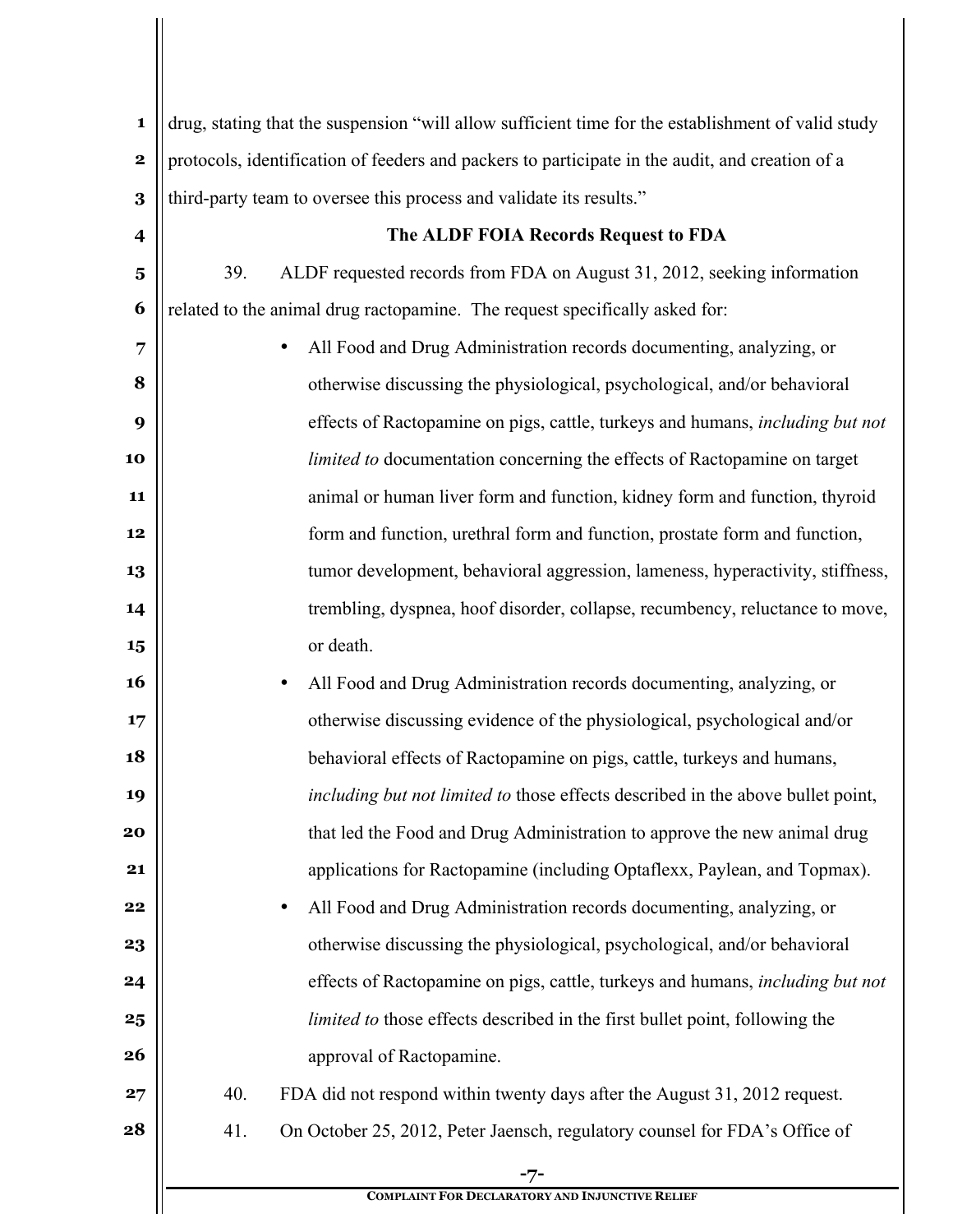**-8- COMPLAINT FOR DECLARATORY AND INJUNCTIVE RELIEF 1 2 3 4 5 6 7 8 9 10 11 12 13 14 15 16 17 18 19 20 21 22 23 24 25 26 27 28** New Animal Drug Evaluation, wrote to ALDF for clarification on the scope of the FOIA request. ALDF responded the following day. 42. On December 31, 2012, after two more months of agency silence, ALDF contacted Mr. Jaensch to ask if ALDF had adequately clarified the scope of request. In this correspondence, ALDF also requested that FDA provide records on a rolling basis. 43. On January 2, 2013, Mr. Jaensch responded that ALDF's October correspondence did clarify the scope, that he would forward ALDF's preference for a rolling release to the appropriate FDA FOIA officer, and that "the search for collection of responsive documents is underway." 44. On February 7, 2013, following another month of silence, ALDF attempted to call and emailed Frederick Sadler, Director of FDA's Division of Freedom of Information Office, to ask about the agency's lack of response in producing records. Mr. Sadler responded that an official from CVM would respond to ALDF. 45. No one contacted ALDF for another month. 46. On March 5, 2013, ALDF initiated an administrative appeal regarding FDA's delay in producing records. Various staffers from the FDA Freedom of Information Office, as well as CVM, responded to ALDF with emails indicating that a search was underway. This response did not include any dates indicating when a partial or total record release would occur. 47. Laura Bradbard, Director of Communications for CVM, emailed ALDF on March 11, 2013, to explain the agency's FOIA processing. Ms. Bradbard stated that the agency "identified and scanned all responsive documents in preparation for redacting any non-releasable information and at this point have more than 100,000 pages to review." 48. FDA did not provide any documents for another two months. 49. In early May, a new FOIA Officer for CVM, Gorka Garcia-Malene, called ALDF. He explained that the agency has a "first-in, first-out" policy, and that the requested records were forthcoming. FDA still did not set specific dates for partial or complete record release. 50. FDA produced its first set of records on May 8, 2013, more than eight months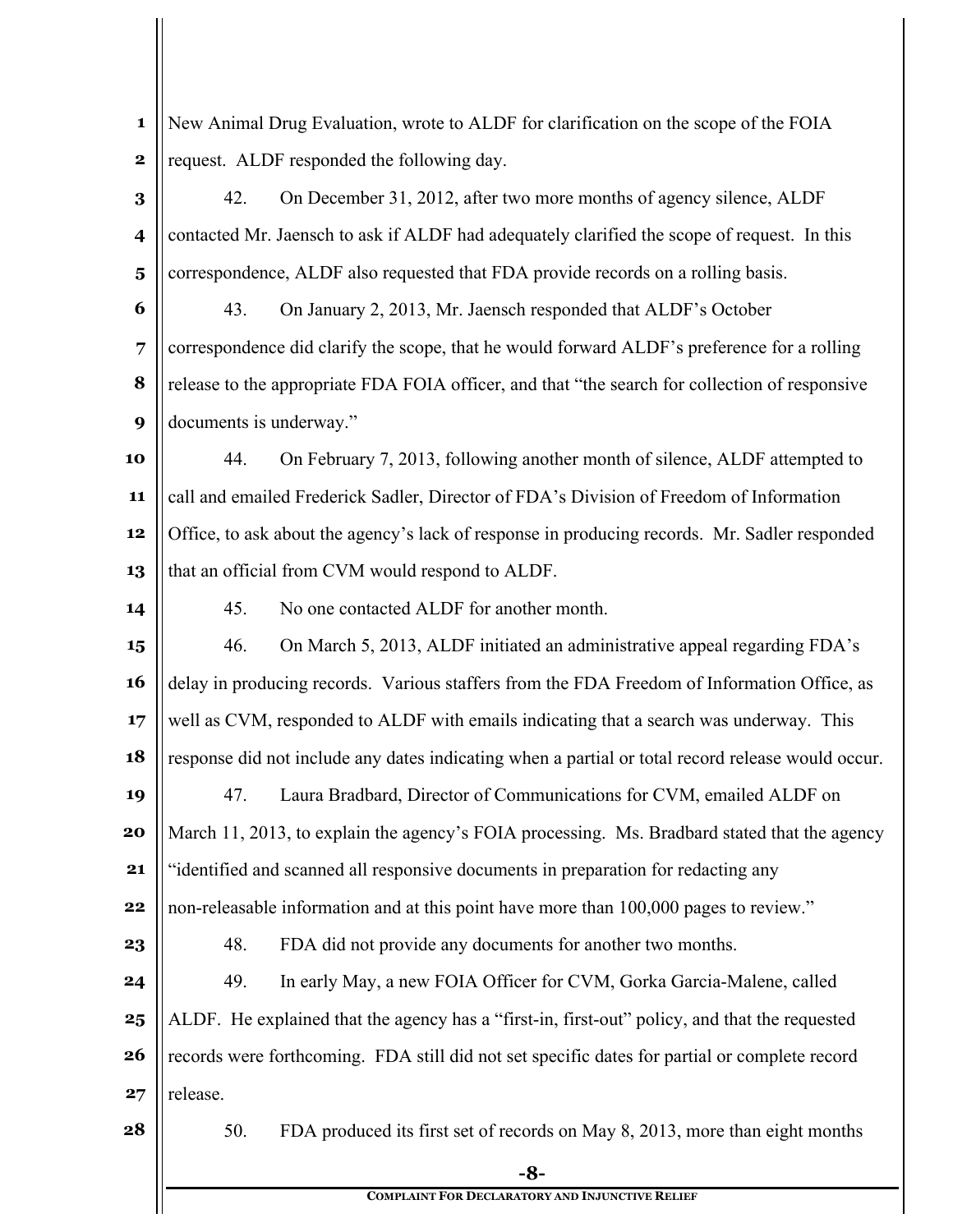**1 2** after ALDF's initial request. The first set of documents comprised 464 pages, less than one half of one percent of the 100,000 pages that FDA told ALDF it collected and scanned.

**3 4 5 6** 51. Although FDA claimed to be searching, scanning, and redacting requested records over many months, the 464 pages of records are *the exact same* 464 pages of records released to a Food Safety News reporter in 2011, down to the CVM "Search Criteria Cover Sheet," dated April 18, 2011.

**7 8 9** 52. In the only instance of FDA's acting with haste on ALDF's request, the agency immediately followed the 464-page release with a May 13, 2013, letter to ALDF closing the administrative appeal file.

**10 11 12 13 14** 53. After yet another month of agency silence, ALDF asked Mr. Garcia-Malene for an update on the records production process. Mr. Garcia-Malene responded on June 3, 2013, that the agency is "in the process of securing additional staff to address the many requests in [its] backlog, including [the ALDF request]." He gave no estimated date of the next release or when the process would be completed.

**15 16 17 18** 54. On August 5, 2013, Plaintiffs met with FDA to discuss both organizations' long-standing FOIA requests for records related to ractopamine. The only FOIA-related outcome of the meeting was that FDA identified Mr. Garcia-Malene as the formal "FOIA Liaison" for both organizations' records requests.

**19 20 21 22** 55. On August 15, 2013, Plaintiffs and FDA held a conference call to discuss the records requests. Mr. Garcia-Malene again generally repeated that the records ALDF requested are forthcoming, but did not specify a timeline, despite Plaintiffs' specific request for FDA to estimate upcoming release dates.

**23 24** 56. Since August 15, 2013, neither Mr. Garcia-Malene nor anyone else at FDA has contacted ALDF with regard to the August 31, 2012, records request.

**25 26 27 28** 57. Plaintiff ALDF has fully exhausted its administrative remedies. Administrative remedies are deemed exhausted whenever an agency fails to comply with the applicable time limits, as stated by 5 U.S.C. § 552(a)(6)(C). Plaintiff now turns to this Court to enforce the public access to agency records and other remedies guaranteed by FOIA.

**-9-**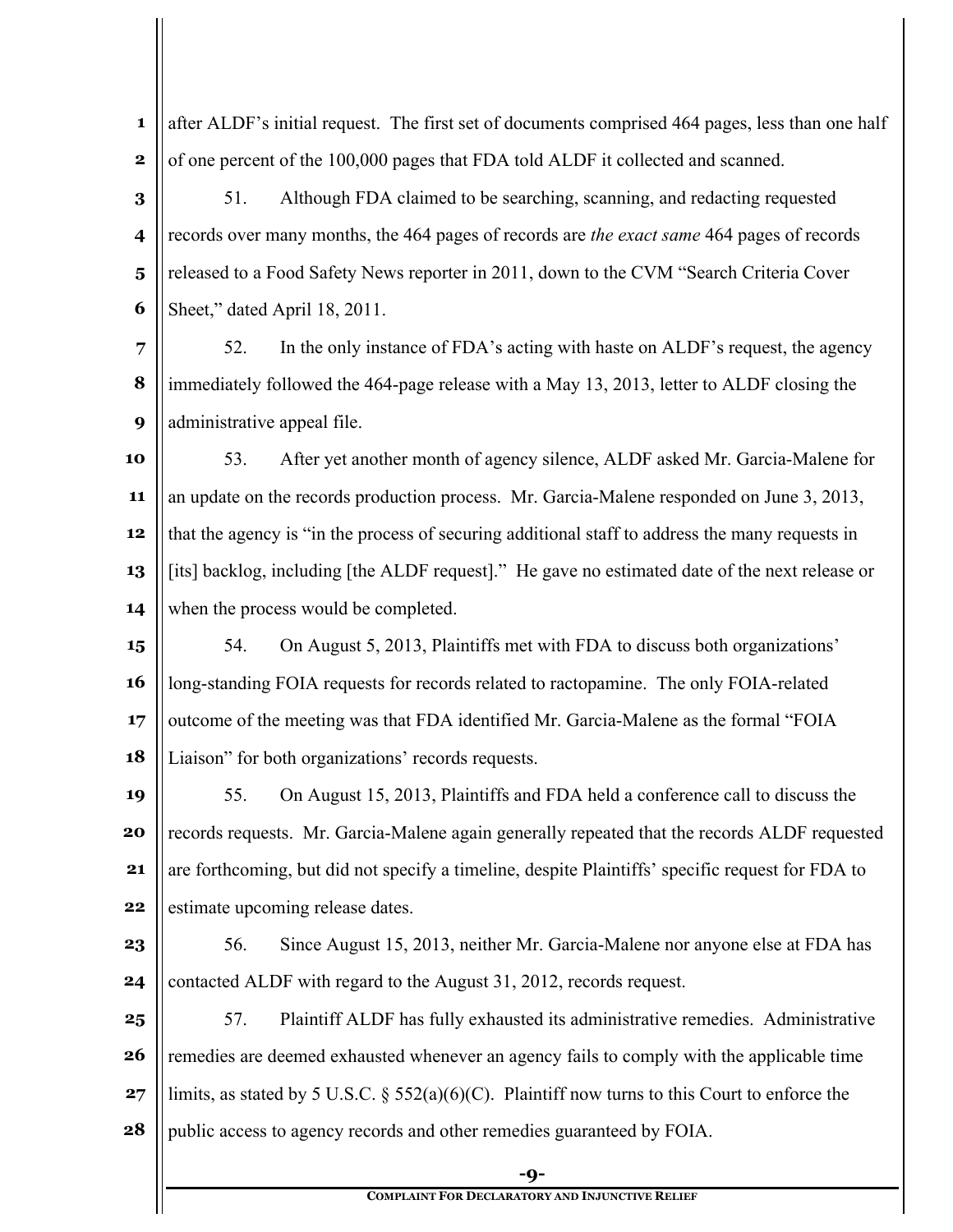| 1           |     | The CFS FOIA Records Request to FDA                                                                                                                                                                                                                                              |
|-------------|-----|----------------------------------------------------------------------------------------------------------------------------------------------------------------------------------------------------------------------------------------------------------------------------------|
| $\mathbf 2$ | 58. | On February 4, 2013, CFS submitted a FOIA request to FDA seeking                                                                                                                                                                                                                 |
| 3           |     | information related to the animal drug ractopamine. Specifically, CFS requested:                                                                                                                                                                                                 |
| 4           |     | Any and all documents relating to environmental effects or safety of<br>$\bullet$<br>ractopamine, also marketed as Optaflexx, Paylean, and Topmax (collectively                                                                                                                  |
| 5<br>6      |     | hereinafter "ractopamine), including but not limited to environmental<br>assessments, findings of no significant impact, and other documents related to                                                                                                                          |
|             |     | National Environmental Policy Act (NEPA) compliance.                                                                                                                                                                                                                             |
|             |     | Any and all documents pertaining to FDA communications with<br>Environmental Protection Agency (EPA) concerning ractopamine,                                                                                                                                                     |
|             |     | including any documents concerning potential environmental, animal<br>health, or human health issues associated with use of ractopamine in                                                                                                                                       |
|             |     | food-producing animal feed.                                                                                                                                                                                                                                                      |
| 11          |     | Any and all documents concerning reports of any adverse reactions or<br>$\bullet$<br>adverse events for ractopamine, including but not limited to the                                                                                                                            |
|             |     | reports, studies and other information pertaining to safety and<br>effectiveness of new animal drugs required to be submitted to FDA by                                                                                                                                          |
|             |     | 21 C.F.R. § 514.80.                                                                                                                                                                                                                                                              |
|             |     | Any and all FDA warning letters concerning ractopamine.                                                                                                                                                                                                                          |
|             |     | Any and all documents concerning tolerance levels for ractopamine.                                                                                                                                                                                                               |
|             |     | Any and all documents concerning withdrawal periods for<br>ractopamine.                                                                                                                                                                                                          |
|             |     | Any and all documents concerning acceptable daily intake for<br>ractopamine.                                                                                                                                                                                                     |
|             |     | Any and all documents concerning the labeling of ractopamine.                                                                                                                                                                                                                    |
|             |     | Any and all documents concerning toxicity of ractopamine.                                                                                                                                                                                                                        |
|             |     | Any and all documents concerning communications or meetings with<br>industry (including but not limited to the pharmaceutical, agriculture                                                                                                                                       |
|             |     | or food industries) or trade groups (including but not limited to<br>pharmaceutical, agriculture or food trade groups) about ractopamine.                                                                                                                                        |
|             |     | Any and all documents concerning communications or meetings with<br>the Codex Committee on Residues of Veterinary Drugs in Foods (the<br>"Committee") or any member of the Committee, including but not<br>limited to the Committee's 2008 expert report, regarding ractopamine. |
|             |     | Any and all documents concerning complaints or comments from<br>$-10-$                                                                                                                                                                                                           |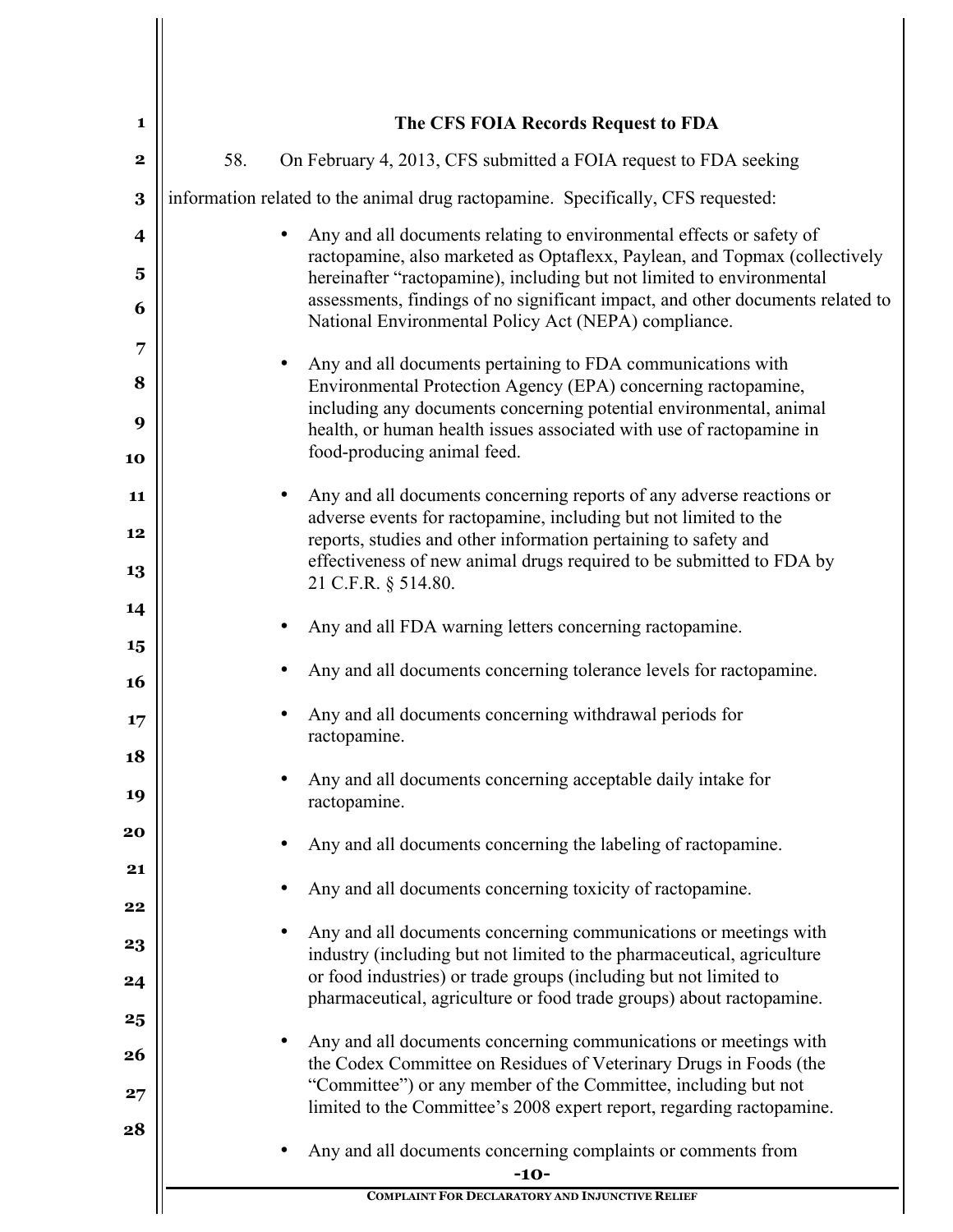| members of the public concerning ractopamine.<br>Any and all documents concerning FDA's ability to collect fees for<br>certain animal drug applications, and for the establishments, products<br>and sponsors associated with these and previously approved animal<br>drug applications, in support of the review of animal drugs under the<br>Animal Drug User Fee Act of 2003 (21 U.S.C. s. 379j-11 and j-12) for<br>ractopamine.<br>Any and all documents concerning FDA's testing of meat products for<br>ractopamine, including but not limited to the methods used, how<br>frequently it is performed, and test results.<br>Any and all documents concerning FDA communications with the<br>Office of the U.S. Trade Representative regarding ractopamine.<br>59.<br>On February 13, 2013, CFS received a partial response from FDA's Division of<br>Dockets Management ("DDM").<br>60.<br>On March 5, 2013, CFS received a partial response from FDA's Office of<br>Executive Secretariat ("OES"). The response also stated:<br>You have the right to appeal this response. If you dispute FDA's preliminary<br>determination, please let us know in writing at the address listed below within 30<br>days from the date of this letter. If we do not receive a response in that time<br>period, we will consider the matter closed. If you do request further consideration<br>and if the agency then formally denies your request, you would have the right to<br>appeal that decision. Any letter of denial will explain how to make this appeal.<br>61.<br>bases that OES (1) failed to conduct a reasonably adequate search for records responsive to<br>CFS's FOIA request and (2) improperly redacted certain records.<br>62.<br>not made a determination on this appeal.<br>63.<br>Counsel ("OCC"). The response also stated:<br>If you dispute FDA's preliminary determination with respect to these records and<br>would like FDA to reconsider a particular deletion, please let us know in writing<br>at the address listed below within 30 days from the date of this letter. If we do not<br>receive a response in that time period, we will consider the matter closed with |  |                                                                               |
|---------------------------------------------------------------------------------------------------------------------------------------------------------------------------------------------------------------------------------------------------------------------------------------------------------------------------------------------------------------------------------------------------------------------------------------------------------------------------------------------------------------------------------------------------------------------------------------------------------------------------------------------------------------------------------------------------------------------------------------------------------------------------------------------------------------------------------------------------------------------------------------------------------------------------------------------------------------------------------------------------------------------------------------------------------------------------------------------------------------------------------------------------------------------------------------------------------------------------------------------------------------------------------------------------------------------------------------------------------------------------------------------------------------------------------------------------------------------------------------------------------------------------------------------------------------------------------------------------------------------------------------------------------------------------------------------------------------------------------------------------------------------------------------------------------------------------------------------------------------------------------------------------------------------------------------------------------------------------------------------------------------------------------------------------------------------------------------------------------------------------------------------------------------------------------------------------|--|-------------------------------------------------------------------------------|
|                                                                                                                                                                                                                                                                                                                                                                                                                                                                                                                                                                                                                                                                                                                                                                                                                                                                                                                                                                                                                                                                                                                                                                                                                                                                                                                                                                                                                                                                                                                                                                                                                                                                                                                                                                                                                                                                                                                                                                                                                                                                                                                                                                                                   |  |                                                                               |
|                                                                                                                                                                                                                                                                                                                                                                                                                                                                                                                                                                                                                                                                                                                                                                                                                                                                                                                                                                                                                                                                                                                                                                                                                                                                                                                                                                                                                                                                                                                                                                                                                                                                                                                                                                                                                                                                                                                                                                                                                                                                                                                                                                                                   |  |                                                                               |
|                                                                                                                                                                                                                                                                                                                                                                                                                                                                                                                                                                                                                                                                                                                                                                                                                                                                                                                                                                                                                                                                                                                                                                                                                                                                                                                                                                                                                                                                                                                                                                                                                                                                                                                                                                                                                                                                                                                                                                                                                                                                                                                                                                                                   |  |                                                                               |
|                                                                                                                                                                                                                                                                                                                                                                                                                                                                                                                                                                                                                                                                                                                                                                                                                                                                                                                                                                                                                                                                                                                                                                                                                                                                                                                                                                                                                                                                                                                                                                                                                                                                                                                                                                                                                                                                                                                                                                                                                                                                                                                                                                                                   |  |                                                                               |
|                                                                                                                                                                                                                                                                                                                                                                                                                                                                                                                                                                                                                                                                                                                                                                                                                                                                                                                                                                                                                                                                                                                                                                                                                                                                                                                                                                                                                                                                                                                                                                                                                                                                                                                                                                                                                                                                                                                                                                                                                                                                                                                                                                                                   |  |                                                                               |
|                                                                                                                                                                                                                                                                                                                                                                                                                                                                                                                                                                                                                                                                                                                                                                                                                                                                                                                                                                                                                                                                                                                                                                                                                                                                                                                                                                                                                                                                                                                                                                                                                                                                                                                                                                                                                                                                                                                                                                                                                                                                                                                                                                                                   |  |                                                                               |
|                                                                                                                                                                                                                                                                                                                                                                                                                                                                                                                                                                                                                                                                                                                                                                                                                                                                                                                                                                                                                                                                                                                                                                                                                                                                                                                                                                                                                                                                                                                                                                                                                                                                                                                                                                                                                                                                                                                                                                                                                                                                                                                                                                                                   |  |                                                                               |
|                                                                                                                                                                                                                                                                                                                                                                                                                                                                                                                                                                                                                                                                                                                                                                                                                                                                                                                                                                                                                                                                                                                                                                                                                                                                                                                                                                                                                                                                                                                                                                                                                                                                                                                                                                                                                                                                                                                                                                                                                                                                                                                                                                                                   |  |                                                                               |
|                                                                                                                                                                                                                                                                                                                                                                                                                                                                                                                                                                                                                                                                                                                                                                                                                                                                                                                                                                                                                                                                                                                                                                                                                                                                                                                                                                                                                                                                                                                                                                                                                                                                                                                                                                                                                                                                                                                                                                                                                                                                                                                                                                                                   |  |                                                                               |
|                                                                                                                                                                                                                                                                                                                                                                                                                                                                                                                                                                                                                                                                                                                                                                                                                                                                                                                                                                                                                                                                                                                                                                                                                                                                                                                                                                                                                                                                                                                                                                                                                                                                                                                                                                                                                                                                                                                                                                                                                                                                                                                                                                                                   |  |                                                                               |
|                                                                                                                                                                                                                                                                                                                                                                                                                                                                                                                                                                                                                                                                                                                                                                                                                                                                                                                                                                                                                                                                                                                                                                                                                                                                                                                                                                                                                                                                                                                                                                                                                                                                                                                                                                                                                                                                                                                                                                                                                                                                                                                                                                                                   |  |                                                                               |
|                                                                                                                                                                                                                                                                                                                                                                                                                                                                                                                                                                                                                                                                                                                                                                                                                                                                                                                                                                                                                                                                                                                                                                                                                                                                                                                                                                                                                                                                                                                                                                                                                                                                                                                                                                                                                                                                                                                                                                                                                                                                                                                                                                                                   |  |                                                                               |
|                                                                                                                                                                                                                                                                                                                                                                                                                                                                                                                                                                                                                                                                                                                                                                                                                                                                                                                                                                                                                                                                                                                                                                                                                                                                                                                                                                                                                                                                                                                                                                                                                                                                                                                                                                                                                                                                                                                                                                                                                                                                                                                                                                                                   |  |                                                                               |
|                                                                                                                                                                                                                                                                                                                                                                                                                                                                                                                                                                                                                                                                                                                                                                                                                                                                                                                                                                                                                                                                                                                                                                                                                                                                                                                                                                                                                                                                                                                                                                                                                                                                                                                                                                                                                                                                                                                                                                                                                                                                                                                                                                                                   |  |                                                                               |
|                                                                                                                                                                                                                                                                                                                                                                                                                                                                                                                                                                                                                                                                                                                                                                                                                                                                                                                                                                                                                                                                                                                                                                                                                                                                                                                                                                                                                                                                                                                                                                                                                                                                                                                                                                                                                                                                                                                                                                                                                                                                                                                                                                                                   |  | On April 4, 2013, CFS filed an administrative appeal of OES's response on the |
|                                                                                                                                                                                                                                                                                                                                                                                                                                                                                                                                                                                                                                                                                                                                                                                                                                                                                                                                                                                                                                                                                                                                                                                                                                                                                                                                                                                                                                                                                                                                                                                                                                                                                                                                                                                                                                                                                                                                                                                                                                                                                                                                                                                                   |  |                                                                               |
|                                                                                                                                                                                                                                                                                                                                                                                                                                                                                                                                                                                                                                                                                                                                                                                                                                                                                                                                                                                                                                                                                                                                                                                                                                                                                                                                                                                                                                                                                                                                                                                                                                                                                                                                                                                                                                                                                                                                                                                                                                                                                                                                                                                                   |  |                                                                               |
|                                                                                                                                                                                                                                                                                                                                                                                                                                                                                                                                                                                                                                                                                                                                                                                                                                                                                                                                                                                                                                                                                                                                                                                                                                                                                                                                                                                                                                                                                                                                                                                                                                                                                                                                                                                                                                                                                                                                                                                                                                                                                                                                                                                                   |  | FDA did not make a determination within twenty days. To date, the agency has  |
|                                                                                                                                                                                                                                                                                                                                                                                                                                                                                                                                                                                                                                                                                                                                                                                                                                                                                                                                                                                                                                                                                                                                                                                                                                                                                                                                                                                                                                                                                                                                                                                                                                                                                                                                                                                                                                                                                                                                                                                                                                                                                                                                                                                                   |  |                                                                               |
|                                                                                                                                                                                                                                                                                                                                                                                                                                                                                                                                                                                                                                                                                                                                                                                                                                                                                                                                                                                                                                                                                                                                                                                                                                                                                                                                                                                                                                                                                                                                                                                                                                                                                                                                                                                                                                                                                                                                                                                                                                                                                                                                                                                                   |  | On April 2, 2013, CFS received a partial response from FDA's Office of Chief  |
|                                                                                                                                                                                                                                                                                                                                                                                                                                                                                                                                                                                                                                                                                                                                                                                                                                                                                                                                                                                                                                                                                                                                                                                                                                                                                                                                                                                                                                                                                                                                                                                                                                                                                                                                                                                                                                                                                                                                                                                                                                                                                                                                                                                                   |  |                                                                               |
|                                                                                                                                                                                                                                                                                                                                                                                                                                                                                                                                                                                                                                                                                                                                                                                                                                                                                                                                                                                                                                                                                                                                                                                                                                                                                                                                                                                                                                                                                                                                                                                                                                                                                                                                                                                                                                                                                                                                                                                                                                                                                                                                                                                                   |  |                                                                               |
| $-11-$<br><b>COMPLAINT FOR DECLARATORY AND INJUNCTIVE RELIEF</b>                                                                                                                                                                                                                                                                                                                                                                                                                                                                                                                                                                                                                                                                                                                                                                                                                                                                                                                                                                                                                                                                                                                                                                                                                                                                                                                                                                                                                                                                                                                                                                                                                                                                                                                                                                                                                                                                                                                                                                                                                                                                                                                                  |  |                                                                               |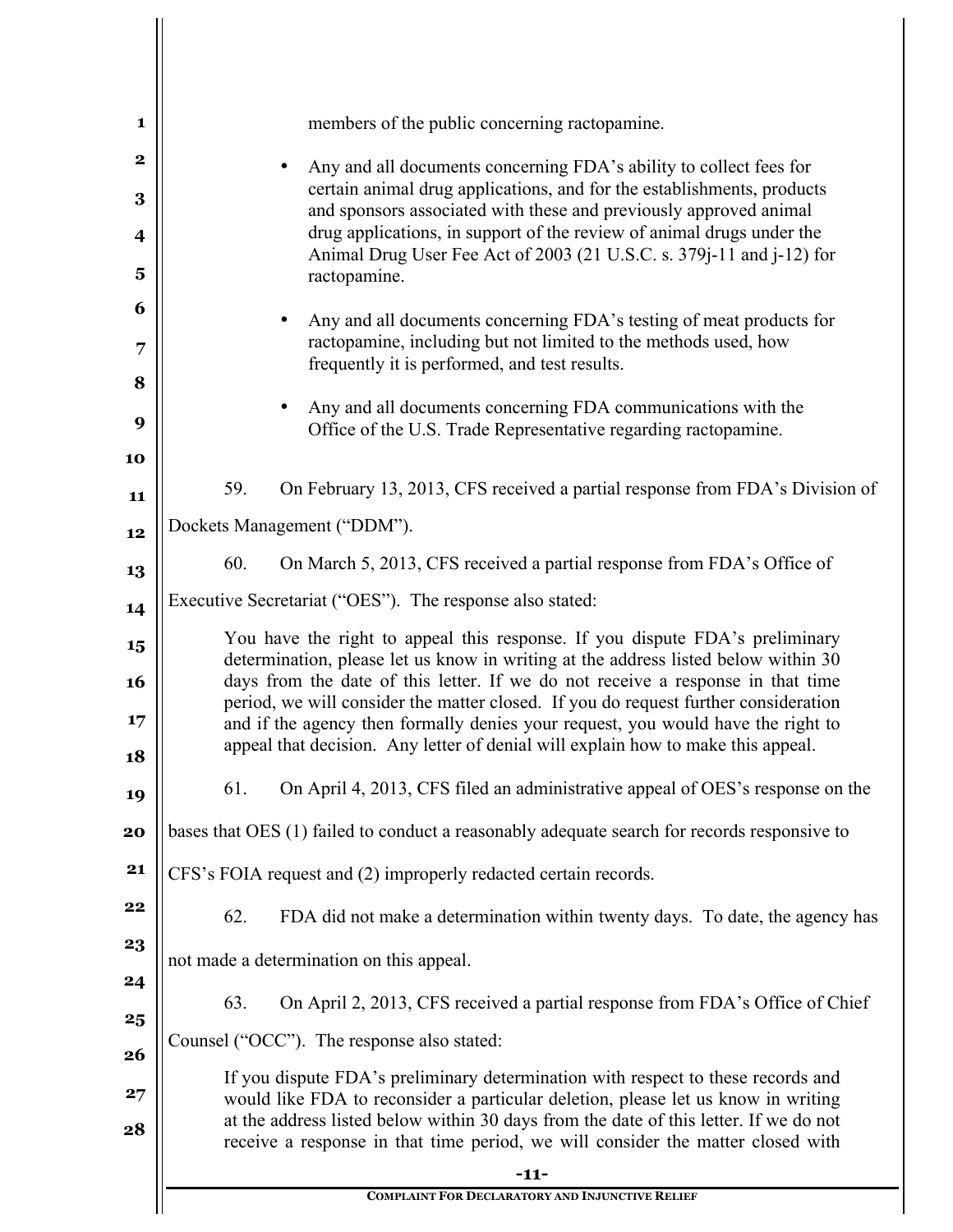| 1<br>$\mathbf 2$        | respect to these records. If you do request further consideration and if the agency<br>then formally denies your request for any or all of the previously-withheld<br>information, you would have the right to appeal that decision. |  |  |
|-------------------------|--------------------------------------------------------------------------------------------------------------------------------------------------------------------------------------------------------------------------------------|--|--|
| $\bf{3}$                | On May 2, 2013, CFS filed an administrative appeal of OCC's response on the<br>64.                                                                                                                                                   |  |  |
| $\overline{\mathbf{4}}$ | bases that $\rm{OCC}$ (1) does not have authority to request an "interim" administrative appeal and to                                                                                                                               |  |  |
| $\overline{\mathbf{5}}$ | make such appeal due within 30 days, (2) improperly redacted certain records, (3) failed to                                                                                                                                          |  |  |
| 6                       | conduct a reasonably adequate search for responsive records, and (4) failed to respond within                                                                                                                                        |  |  |
| 7                       | the statutorily-mandated timeframe under FOIA.                                                                                                                                                                                       |  |  |
| 8                       | 65.<br>FDA did not make a determination within twenty days. To date, the agency has                                                                                                                                                  |  |  |
| 9                       | not made a determination on this appeal.                                                                                                                                                                                             |  |  |
| 10                      | 66.<br>On April 4 and 5, 2013, FDA confirmed by email that CFS's FOIA request was                                                                                                                                                    |  |  |
| 11                      | still pending, "as CVM has not yet responded." To date, CFS has not received a response from                                                                                                                                         |  |  |
| 12                      | CVM.                                                                                                                                                                                                                                 |  |  |
| 13                      | 67.<br>On July 10, 2013, CVM contacted CFS to clarify its request, which CFS did by                                                                                                                                                  |  |  |
| 14                      | email on the same date. Although CFS asked, CVM would not provide an anticipated                                                                                                                                                     |  |  |
| 15                      | production date.                                                                                                                                                                                                                     |  |  |
| <b>16</b>               | 68.<br>On August 5, 2013, Plaintiffs met with FDA to discuss both organizations'                                                                                                                                                     |  |  |
| 17                      | long-standing FOIA requests for records related to ractopamine. The only FOIA-related                                                                                                                                                |  |  |
| 18                      | outcome of the meeting was that FDA identified Mr. Garcia-Malene as the formal "FOIA                                                                                                                                                 |  |  |
| 19                      | Liaison" for both Plaintiffs' records requests.                                                                                                                                                                                      |  |  |
| 20                      | 69.<br>On August 15, 2013, Olivia Booth from FDA's Program Support Center                                                                                                                                                            |  |  |
| 21                      | contacted CFS and stated, "[w]e are currently reviewing your appeal and noticed that you have                                                                                                                                        |  |  |
| 22                      | been in contact with the FDA about proceeding with a minor deletions case instead of an appeal                                                                                                                                       |  |  |
| 23                      | with our office. Feel free to call me at any time to discuss whether or not you would like us to                                                                                                                                     |  |  |
| 24                      | continue processing your appeal." Although Ms. Booth referenced "FOIA appeal #13-0311," to                                                                                                                                           |  |  |
| 25                      | CFS's knowledge neither of its appeals had been assigned a tracking number. CFS's attempts                                                                                                                                           |  |  |
| 26                      | to clarify to which request the email pertained went unanswered, and thus it is still unclear to                                                                                                                                     |  |  |
| 27                      | Plaintiff whether this correspondence pertains to its appeal to OES or OCC. CFS responded                                                                                                                                            |  |  |
| 28                      | that "our current Administrative Appeal should be stayed for the time being until all FDA                                                                                                                                            |  |  |
|                         | $-12-$                                                                                                                                                                                                                               |  |  |
|                         | <b>COMPLAINT FOR DECLARATORY AND INJUNCTIVE RELIEF</b>                                                                                                                                                                               |  |  |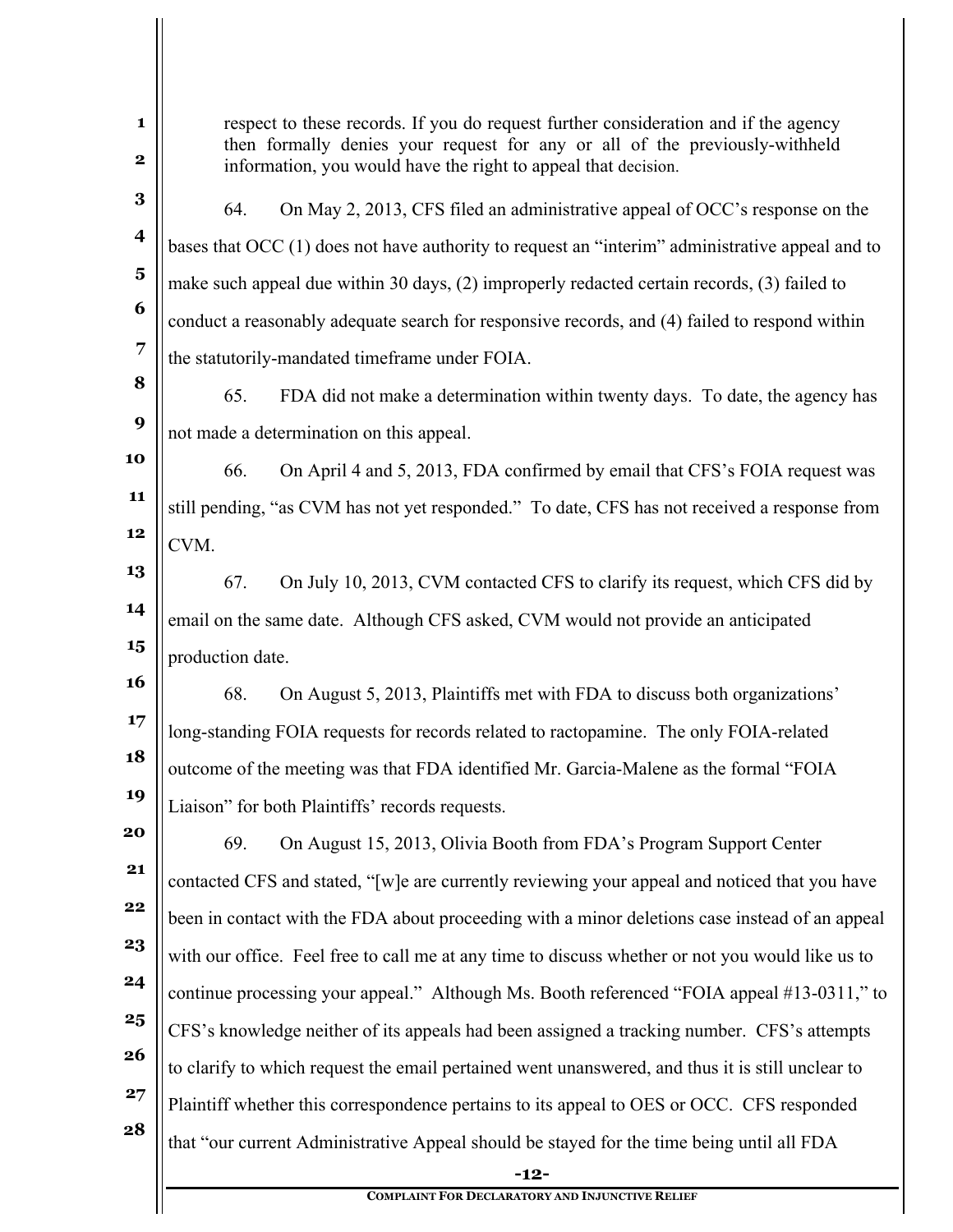| $\mathbf{1}$            |                                                                                                | divisions respond and the Administrative Appeal process formally begins."                              |
|-------------------------|------------------------------------------------------------------------------------------------|--------------------------------------------------------------------------------------------------------|
| $\mathbf 2$             | 70.                                                                                            | Also on August 15, 2013, Plaintiffs and FDA held a conference call to discuss                          |
| 3                       |                                                                                                | the records requests. CFS clarified the scope of its request during the call and further by emails     |
| $\overline{\mathbf{4}}$ |                                                                                                | on September 3 and 19, 2013. Despite CFS's specific request for an estimated response date on          |
| $\overline{\mathbf{5}}$ |                                                                                                | September 19, 2013, FDA still would not set specific dates for partial or complete records             |
| 6                       |                                                                                                | release or an estimated decision date, explaining only that CVM "will process this request as          |
| 7                       | soon as we can."                                                                               |                                                                                                        |
| 8                       | 71.                                                                                            | Since August 15, 2013, neither CVM nor any other division within FDA has                               |
| 9                       |                                                                                                | provided any records to CFS, nor an estimated decision date or response date.                          |
| 10                      | 72.                                                                                            | Plaintiff CFS has fully exhausted its administrative remedies. Administrative                          |
| 11                      |                                                                                                | remedies are deemed exhausted whenever an agency fails to comply with the applicable time              |
| 12                      |                                                                                                | limits, as stated by 5 U.S.C. § 552(a)(6)(C). Plaintiff now turns to this Court to enforce the         |
| 13                      |                                                                                                | remedies and public access to agency records guaranteed by FOIA.                                       |
| 14                      |                                                                                                |                                                                                                        |
| 15                      |                                                                                                | <b>FIRST CAUSE OF ACTION</b>                                                                           |
| 16                      |                                                                                                | Violation of Freedom of Information Act Based on ALDF FOIA Request No. 2012-6491                       |
| 17                      | 73.                                                                                            | The allegations in the preceding paragraphs are re-alleged and incorporated by                         |
| 18                      |                                                                                                | reference as if fully set forth herein.                                                                |
| 19                      | 74.                                                                                            | ALDF made a proper FOIA request for information relating to the animal drug                            |
| 20                      |                                                                                                | ractopamine. 5 U.S.C. $\S$ 552(a)(3)(A).                                                               |
| 21                      | 75.                                                                                            | FDA has since unlawfully withheld the requested information from ALDF by                               |
| 22                      |                                                                                                | failing to provide it within the statutory deadlines.                                                  |
| 23                      | 76.                                                                                            | FDA has also failed to satisfy its January 2, 2013, agreement with ALDF to                             |
| 24                      | provide records on a rolling basis. Since that date, it has only provided ALDF with one set of |                                                                                                        |
| 25                      |                                                                                                | responsive records that were already prepared for another requester in 2011. FDA has not set           |
| 26                      |                                                                                                | any dates for future rolling records releases, nor has it set a date to finish its complete release of |
| 27                      | responsive records.                                                                            |                                                                                                        |
|                         |                                                                                                |                                                                                                        |
| 28                      | 77.                                                                                            | FDA's failure to communicate with ALDF about the status of the FOIA request,                           |

**COMPLAINT FOR DECLARATORY AND INJUNCTIVE RELIEF**

 $\mathop{\parallel}$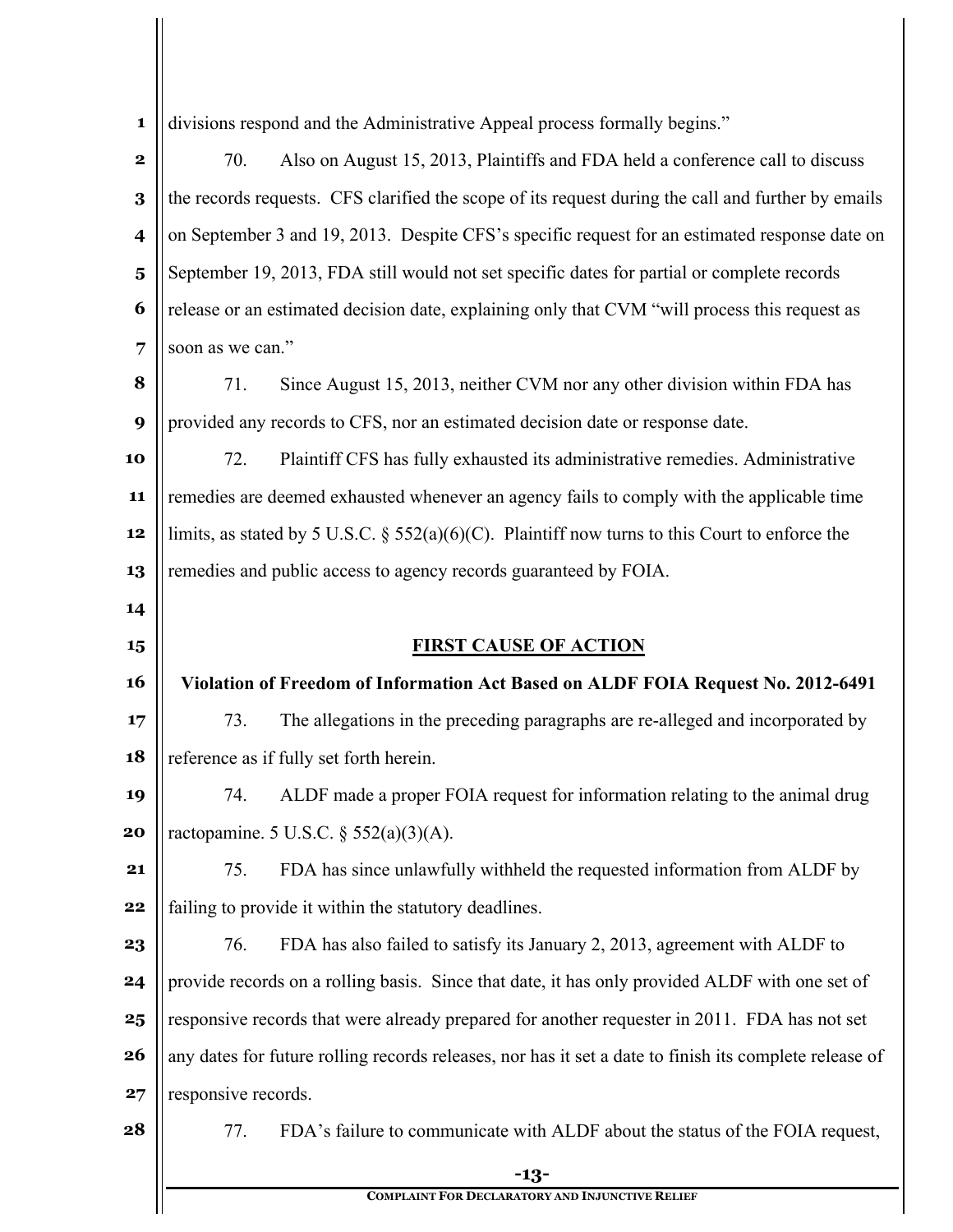| 1                       | coupled with its failure to set or observe deadlines, constitutes a lack of due diligence and a |                                                                                                 |
|-------------------------|-------------------------------------------------------------------------------------------------|-------------------------------------------------------------------------------------------------|
| $\mathbf 2$             | violation of FOIA.                                                                              |                                                                                                 |
| $\bf{3}$                | 78.                                                                                             | ALDF exhausted administrative remedies by appealing FDA's unlawful delay                        |
| $\overline{\mathbf{4}}$ |                                                                                                 | and withholding of the requested information on March 5. FDA denied ALDF's appeal by first      |
| $\overline{\mathbf{5}}$ |                                                                                                 | delaying response, then releasing inadequate records, and finally closing the ALDF appeal file. |
| 6                       | 79.                                                                                             | FDA has also constructively denied ALDF's request for information by failing to                 |
| 7                       |                                                                                                 | adhere to the time limits prescribed by 5 U.S.C. $\S$ 552(a)(6)(A).                             |
| 8                       | 80.                                                                                             | ALDF has suffered irreparable injury and has no relief at law, leaving only                     |
| 9                       |                                                                                                 | equitable remedies of injunctive and declaratory relief.                                        |
| 10                      | 81.                                                                                             | Accordingly, ALDF has a right under FOIA to injunctive and declaratory relief                   |
| 11                      |                                                                                                 | against FDA for the agency's unlawful withholding of information.                               |
| 12                      |                                                                                                 | <b>SECOND CAUSE OF ACTION</b>                                                                   |
| 13                      |                                                                                                 | Violation of the Freedom of Information Act Based on CFS FOIA Request No. 2013-923              |
| 14                      | 82.                                                                                             | The allegations in the preceding paragraphs are re-alleged and incorporated by                  |
| 15                      |                                                                                                 | reference as if fully set forth herein.                                                         |
| 16                      | 83.                                                                                             | CFS made a proper FOIA request for information relating to the animal drug                      |
| 17                      |                                                                                                 | ractopamine. 5 U.S.C. $\S$ 552(a)(3)(A).                                                        |
| 18                      | 84.                                                                                             | FDA has since unlawfully withheld the requested information from CFS by                         |
| 19                      |                                                                                                 | failing to provide it within the statutory deadlines.                                           |
| 20                      | 85.                                                                                             | FDA has also failed to set any dates for future sets of record releases, nor has it             |
| 21                      |                                                                                                 | set a date to finish its complete release of responsive records.                                |
| 22                      | 86.                                                                                             | FDA's failure to communicate with CFS about the status of the FOIA request,                     |
| 23                      |                                                                                                 | coupled with its failure to set or observe deadlines, constitutes a lack of due diligence and a |
| 24                      | violation of FOIA.                                                                              |                                                                                                 |
| 25                      | 87.                                                                                             | CFS exhausted administrative remedies by appealing FDA's unlawful delay and                     |
| 26                      |                                                                                                 | withholding of the requested information on March 2 and April 4. FDA has constructively         |
| 27                      |                                                                                                 | denied CFS's appeals by failing to make a determination within statutory deadlines.             |
| 28                      | 88.                                                                                             | FDA has also constructively denied CFS's request for information by failing to                  |
|                         |                                                                                                 | -14-                                                                                            |
|                         |                                                                                                 | <b>COMPLAINT FOR DECLARATORY AND INJUNCTIVE RELIEF</b>                                          |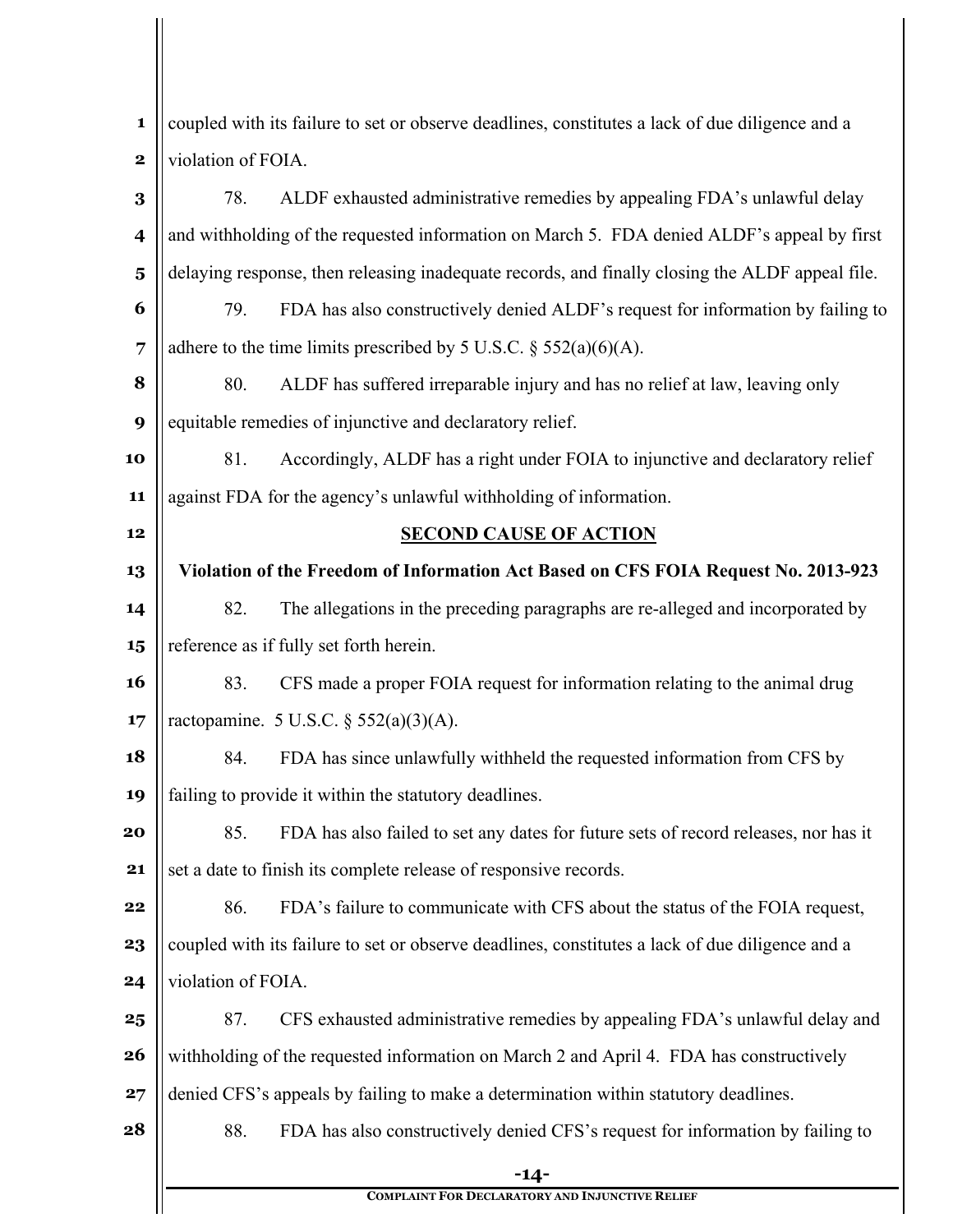| 1                       |                                                                                               |                                                                                 |  |  |
|-------------------------|-----------------------------------------------------------------------------------------------|---------------------------------------------------------------------------------|--|--|
|                         | adhere to the time limits prescribed by 5 U.S.C. $\S$ 552(a)(6)(A).                           |                                                                                 |  |  |
| $\mathbf 2$             | CFS has suffered irreparable injury and has no relief at law, leaving only<br>89.             |                                                                                 |  |  |
| 3                       | equitable remedies of injunctive and declaratory relief.                                      |                                                                                 |  |  |
| $\overline{\mathbf{4}}$ | 90.                                                                                           | Accordingly, CFS has a right under FOIA to injunctive and declaratory relief    |  |  |
| $\overline{\mathbf{5}}$ | against FDA for the agency's unlawful withholding of information.                             |                                                                                 |  |  |
| 6                       | <b>PRAYER FOR RELIEF</b>                                                                      |                                                                                 |  |  |
| 7                       | WHEREFORE, Plaintiffs respectfully request that this Court:                                   |                                                                                 |  |  |
| 8                       | 1.                                                                                            | Order FDA to expeditiously produce all records requested by Plaintiffs;         |  |  |
| 9                       | 2.                                                                                            | Declare as unlawful FDA's failure to respond to Plaintiffs' FOIA requests;      |  |  |
| 10                      | 3.                                                                                            | Declare as unlawful FDA's failure to disclose records that Plaintiffs have      |  |  |
| 11                      | requested;                                                                                    |                                                                                 |  |  |
| 12                      | 4.                                                                                            | Declare as unlawful FDA's inadequate searching and improper withholding of      |  |  |
| 13                      | documents, by failing to disclose any requested records with respect to ALDF's request except |                                                                                 |  |  |
| 14                      | the 464 pages that FDA previously released to a reporter in 2011;                             |                                                                                 |  |  |
| 15                      | 5.                                                                                            | Declare as unlawful FDA's failure to provide any estimated response or decision |  |  |
| <b>16</b>               | dates;                                                                                        |                                                                                 |  |  |
| 17                      | 6.                                                                                            | Exercise close supervision over FDA as it processes Plaintiffs' requests;       |  |  |
| 18                      | 7.                                                                                            | Award to Plaintiffs all costs and reasonable attorneys' fees as provided in     |  |  |
| 19                      | 5 U.S.C. § $552(a)(4)(E)$ or any other law; and                                               |                                                                                 |  |  |
| 20                      | Grant other and further relief as the Court may deem just and proper.<br>8.                   |                                                                                 |  |  |
| 21                      |                                                                                               |                                                                                 |  |  |
| 22                      |                                                                                               |                                                                                 |  |  |
| 23                      |                                                                                               |                                                                                 |  |  |
| 24                      |                                                                                               |                                                                                 |  |  |
| 25                      |                                                                                               |                                                                                 |  |  |
| 26                      |                                                                                               |                                                                                 |  |  |
| 27                      |                                                                                               |                                                                                 |  |  |
| 28                      |                                                                                               |                                                                                 |  |  |
|                         |                                                                                               | $-15-$                                                                          |  |  |
|                         |                                                                                               | <b>COMPLAINT FOR DECLARATORY AND INJUNCTIVE RELIEF</b>                          |  |  |

 $\mathbb{I}$